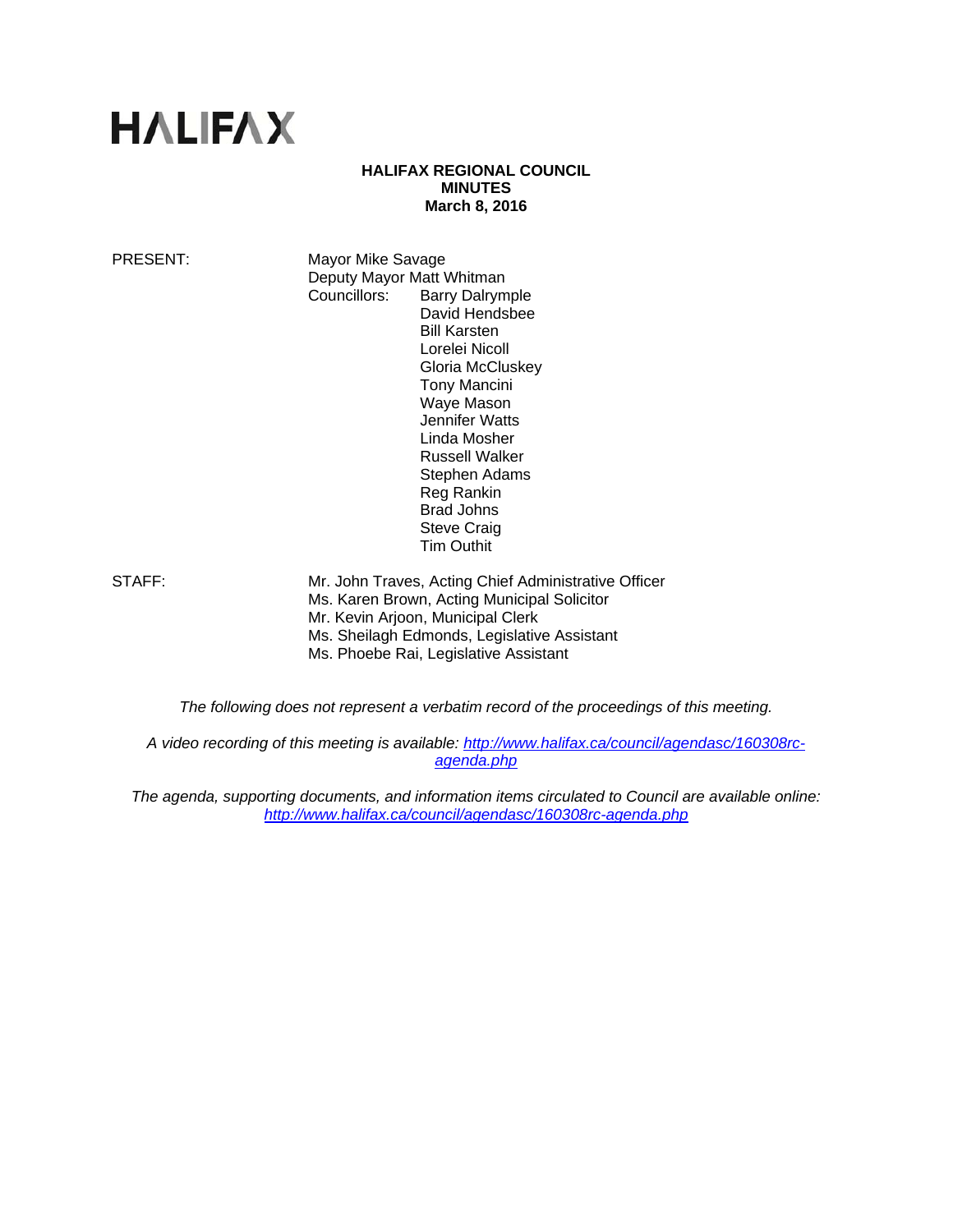*The meeting was called to order at 1:00 p.m. and recessed at 2:11 p.m. Council reconvened at 2:50 p.m. Council recessed at 4:08 p.m. and reconvened at 4:21 p.m. Council recessed at 6:19 p.m. and reconvened at 7:00 p.m. Council moved into an In Camera (In Private) session at 8:46 p.m. and reconvened at 10:09 p.m. Council adjourned at 10:20 p.m.*

# **1. CALL TO ORDER**

The Mayor called the meeting to order at 1:00 p.m.

MOVED by Councillor Watts, seconded by Deputy Mayor Whitman

**That following the Heritage Hearing, Council reconvene Committee of the Whole for further discussion on the budget.** 

# **MOTION PUT AND PASSED.**

# **11.1 Case H00413 – Request to Register 2263 Brunswick Street, Halifax as Municipal Heritage Property**

- The following was before Council:
- Correspondence dated February 25, 2016 from Peter Browne, Financial Administrator, Archdiocese of Halifax-Yarmouth
- A presentation from a representative of the property entitled, Saint Patrick's Roman Catholic Church Registration as Heritage Building
- A staff presentation on Case H00413: Consideration of 2263 Brunswick Street, Halifax as a Municipal Heritage Property
- An extract of Regional Council's minutes of January 12, 2016
- A report dated December 15, 2015 from the Chair of the Heritage Advisory Committee; with an attached staff report dated November 16, 2015.

Ms. Shilo Gempton, Heritage Planner provided the staff presentation with regard to the registration of St. Patrick's Church at 2263 Brunswick Street as a municipal heritage property.

Ms. Gempton, and Mr. Jacob Ritchie, Urban Design Manager responded to questions of clarification.

In response to a question, Mr. Ritchie explained that this hearing is to correct an error from 1982 when it was intended that the Church was to be registered as a heritage property but due to a clerical error, the church rectory was registered by mistake.

At this time, the Mayor invited the representative of the property to come forward.

Mr. Peter Browne, Financial Administrator for the Archdiocese of Halifax-Yarmouth addressed Council to request that Council either turn down the heritage registration or postpone consideration of registering the Church as a municipal heritage property. Mr. Browne advised that the archdiocese has been working for the past 10 years to raise funds for restoration work on the Church, with modest results. He outlined numerous issues impacting the structural integrity of the Church and explained that with the expected repair cost over \$1.5 million and that there is not a willingness at this time to embark on a fundraising campaign, they are concerned that municipal heritage status on the Church will only make it more difficult and costly to repair the building.

In response to a question concerning the property owners request for a delay in registration, Ms. Karen Brown, Acting Municipal Solicitor explained that it would be difficult to delay heritage registration because the Heritage Property Act stipulates a timeframe that Council has to make a decision. She indicated that a small delay might be possible, but a longer delay would not.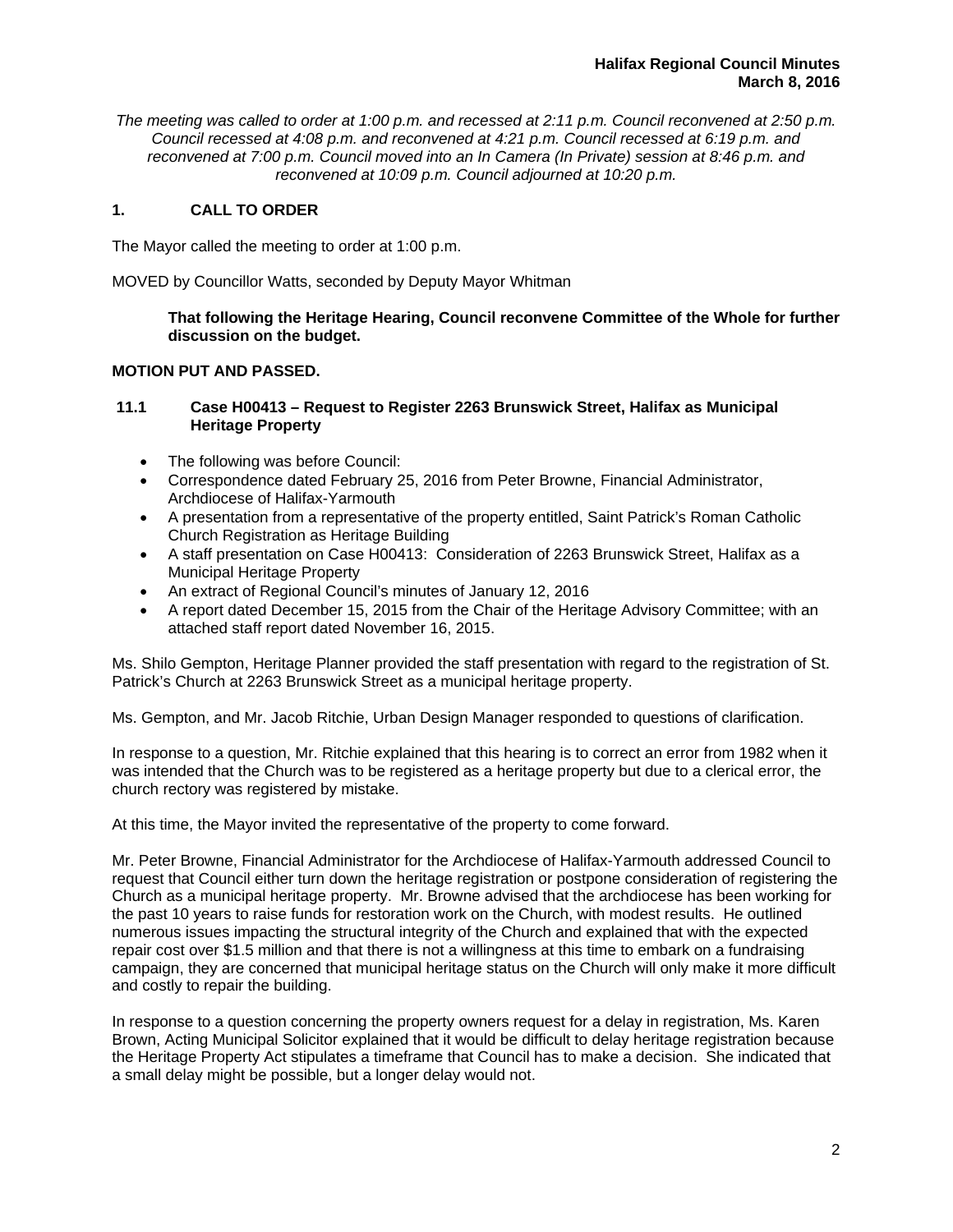Mr. Browne responded to questions from Council. It was noted that the Church has Provincial Heritage registration, and Mr. Browne was questioned what the impact would be on the Church if it had Municipal Heritage Registration. He advised that Municipal Heritage registration would then mean that the Archdiocese will have to go through two separate processes to get approval to make non heritage type of repairs.

Councillor Watts noted that Councillors received a letter from a parishioner but the Municipal Clerk, in consultation with the Municipal Solicitor advised that it was not admissible. She indicated that the letter suggests a difference of opinion from what the Archdiosese has stated. Councillor Watts asked the Municipal Solicitor to comment on why the letter was not admissible.

The Acting Municipal Solicitor advised that the under the Heritage Property Act, in the registration process, it is the assessed owner that is notified and who gets to speak at the Hearing. Further, she noted that the Act states that Council cannot register a property without hearing from the assessed owner. She also pointed out that a heritage registration process differs from a de-registration process where others are able to speak.

MOVED by Deputy Mayor Whitman, seconded by Councillor Mason

# **THAT the Heritage Hearing close.**

# **MOTION PUT AND PASSED.**

MOVED by Councillor Watts, seconded by Councillor Karsten.

#### **THAT Halifax Regional Council approve the registration of 2263 Brunswick Street, Halifax as shown on Map 1 of the November 16, 2015 staff report, as a municipal heritage property.**

Councillor Watts advised that she supported the recommendation to register the Church because it holds a lot of significance for the community. She also pointed out that it has Provincial registration, and that in 1982 it was the intent of the Council at that time to register the Church as a municipal heritage property.

# **MOTION PUT AND PASSED.** (16 in favour, 1 against)

In favour: Mayor Savage; Deputy Mayor Whitman; and Councillors: Hendsbee, Karsten, Nicoll, McCluskey, Mancini, Mason, Watts, Mosher, Walker, Adams, Rankin, Johns, Craig, and Outhit.

Against: Councillor Dalrymple.

MOVED by Deputy Mayor Whitman, seconded by Councillor McCluskey

# **That Council reconvene to Committee of the Whole.**

# **MOTION PUT AND PASSED.**

Council recessed at 2:11 p.m.

Council reconvened at 2:50 p.m.

# **2. SPECIAL COMMUNITY ANNOUNCEMENTS & ACKNOWLEDGEMENTS**

Council members noted a number of special community announcements and acknowledgements.

# **3. APPROVAL OF MINUTES – NONE**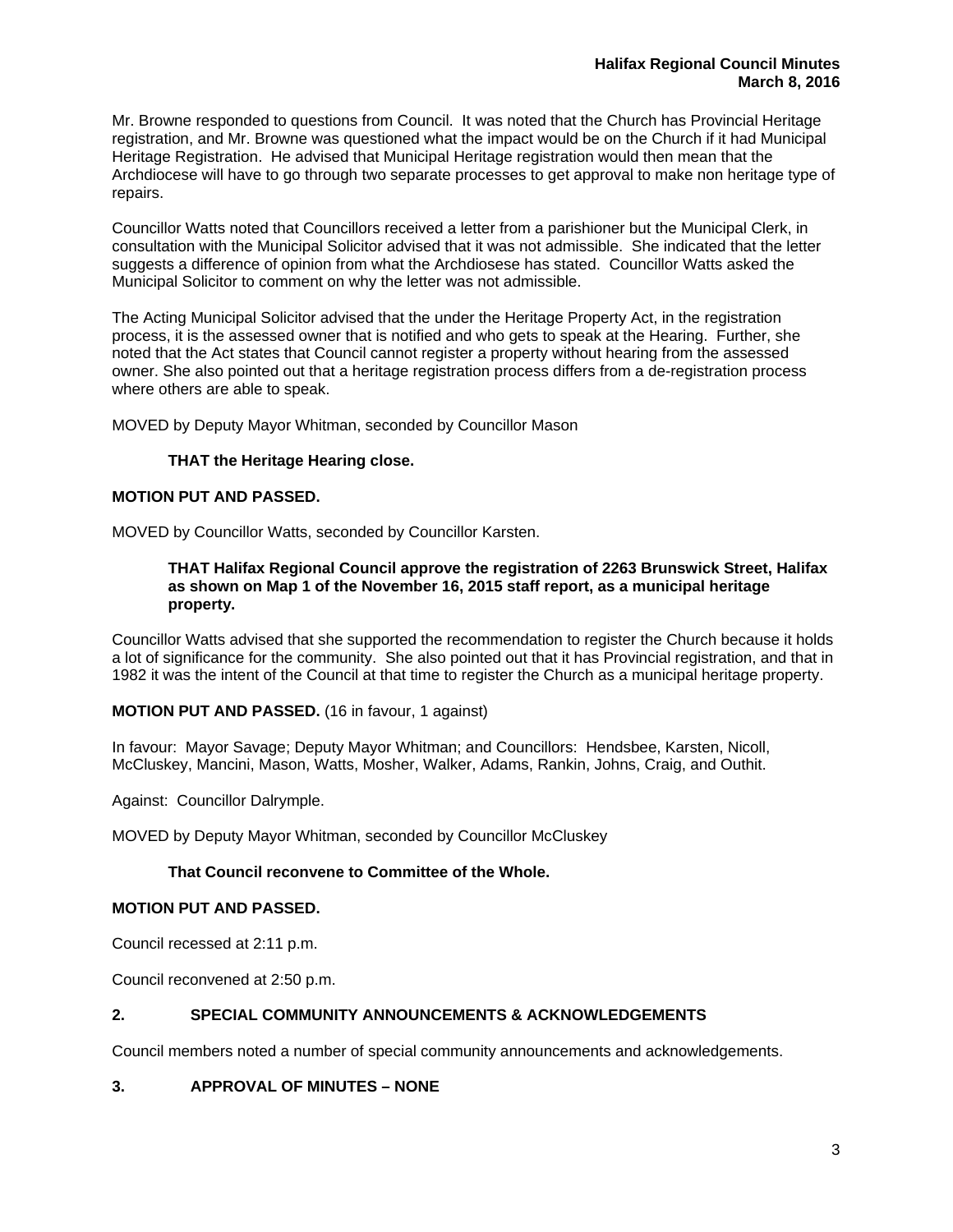# **4. APPROVAL OF THE ORDER OF BUSINESS AND APPROVAL OF ADDITIONS AND DELETIONS**

# Additions:

17.1 Ratification of Motion of Committee of the Whole – Full Review of Final Budget – Proposed 2016/2017 Capital and Operating Budget

# IN CAMERA (IN PRIVATE)

- 16.4.3 Approval of Agreement Contractual Matter Elections  *Private and Confidential Report*
- 16.5.1 International Association of Firefighters Collective Agreement *Private and Confidential Report*
- 16.3.3 Councillor Johns Acquisition of Real Estate *Private and Confidential Report*

At the request of Deputy Mayor Whitman, Council agreed to deal with item 17.1 as the first order of business.

MOVED by Councillor Nicoll, seconded by Councillor Johns

# **THAT the agenda be approved as amended.**

Two-third majority vote required.

# **MOTION PUT AND PASSED.**

**17.1 Ratification of Motion of Committee of the Whole – Full Review of Final Budget – Proposed 2016/2017 Capital and Operating Budget** 

MOVED by Deputy Mayor Whitman, seconded by Councillor McCluskey

**That Halifax Regional Council:** 

- **1. Approve the 2016/2017 Capital and Operating Budget, as per the revised Attachment A– "Resolution for Approval of Operating and Capital Budget, and Tax Rates for Fiscal 2016/2017," including:** 
	- **a. Total Budget Approval for Multi-year Projects, as detailed in Schedule 1; and**
	- **b. The withdrawal from Reserves detailed in Schedule 2.**
- **2. It is hereby further resolved that:** 
	- **a) the Operating Budget in the amount of \$ 873,243,100 gross expenditures (which includes \$724,729,100 in municipal expenditures including the reserve withdrawals specified in the Operating and Capital Budget); \$ 662,333,700 in property tax revenues (including area rate revenues) and \$ 210,909,400 in other revenues be approved; and**
	- **b) the Capital Budget in the amount of \$197,934,000 be approved;**
	- **c) the general rates of taxation on residential and resource property be set at (i) \$0.662 for the urban area**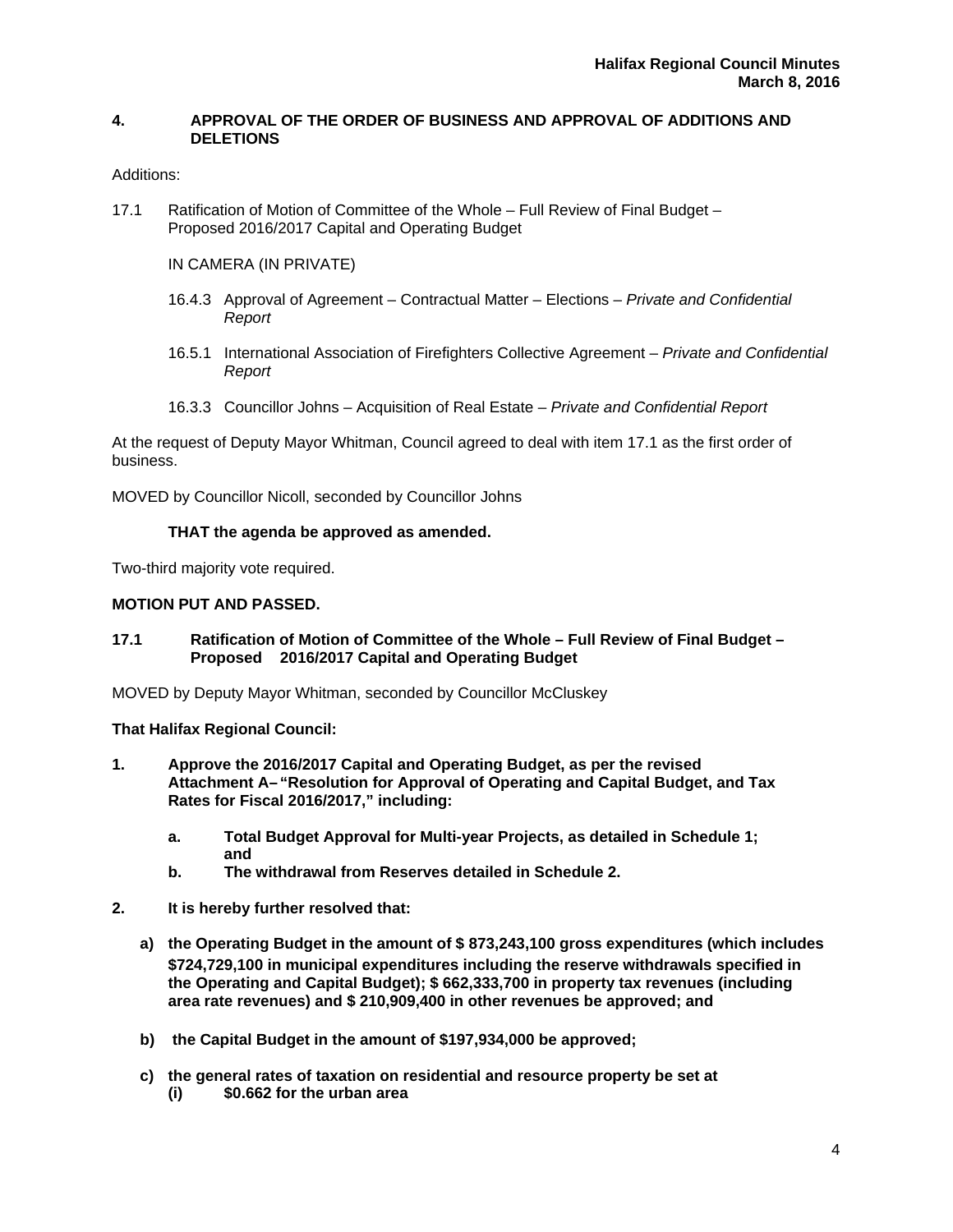- **(ii) \$0.629 for the suburban area; and**
- **(iii) \$0.629 for the rural area**
- **per \$100 of taxable assessment;**
- **d) the general rates of taxation on commercial property be set at** 
	- **(i) \$2.832 for the urban area;**
	- **(ii) \$2.832 for the suburban area; and**
	- **(iii) \$2.510 for the rural area**
	- **per \$100 of taxable assessment;**
- **e) the Halifax Transit Annual Service Plan and the tax rates associated with Transit Taxation be set at** 
	- **(i) \$0.049 for the Regional Transportation tax rate;**
	- **(ii) \$0.102 for the Local Transit tax rate**

**per \$100 of taxable assessment;** 

**f) (i) the boundaries of the urban, suburban and rural areas are delineated in the attached "Tax Structure Map";** 

**(ii) the boundary of the Regional Transportation area includes all properties within communities included within the attached "Regional Transportation Area" map; (iii) the boundary for the Local Transit area includes all properties within 1km walking distance of any HRM transit stop.** 

- **g) Fire Protection rates shall be set at the rate of \$0.015 per \$100 for all residential and resource assessment and at \$0.041 per \$100 of the commercial assessment for properties which are within 1,200 feet of a hydrant that is designed and operated for public fire protection purposes.**
- **h) Supplementary Education, under Section 80 of the** *Halifax Regional Municipality Charter***, shall be set at the rate of \$0.030 per \$100 of the residential and resource assessment and at \$0.082 per \$100 of the commercial assessment.**
- **i) the final tax bills will become due on Monday, October 31, 2016;**
- **j) the Stormwater Right-of-Way charge shall be set at \$42 per property for those properties within the Halifax Water Stormwater Service Area;**
- **k) the interest rate on the Special Reserve Funds, designated as requiring interest under Section 121(2) of the Halifax Charter, be set at the rate of return on funds invested by HRM for the period April 1, 2016 to March 31, 2017;**
- **l) the interest rate on all reserves except for those identified in (k) above will be set at the rate of return on funds invested by HRM for the period April 1, 2016 to March 31, 2017;**
- **m) an advance funding commitment is approved for the amount of \$63,030,000 for the fiscal years 2017-18 through 2020-21 for the multi-year projects listed in the attached "Schedule One - Multi-Year Projects"; and,**
- **n) Withdrawals from Reserves in the amount of \$110,673,100 are approved, as detailed in the attached "Schedule Two - 2016-17 Withdrawals from Reserves".**

**And;** 

**o)** 

**3. Approve the Halifax Regional Police 2016-2017 Operating Budget of \$76,964,700.00** 

**MOTION PUT AND PASSED UNANIMOUSLY.**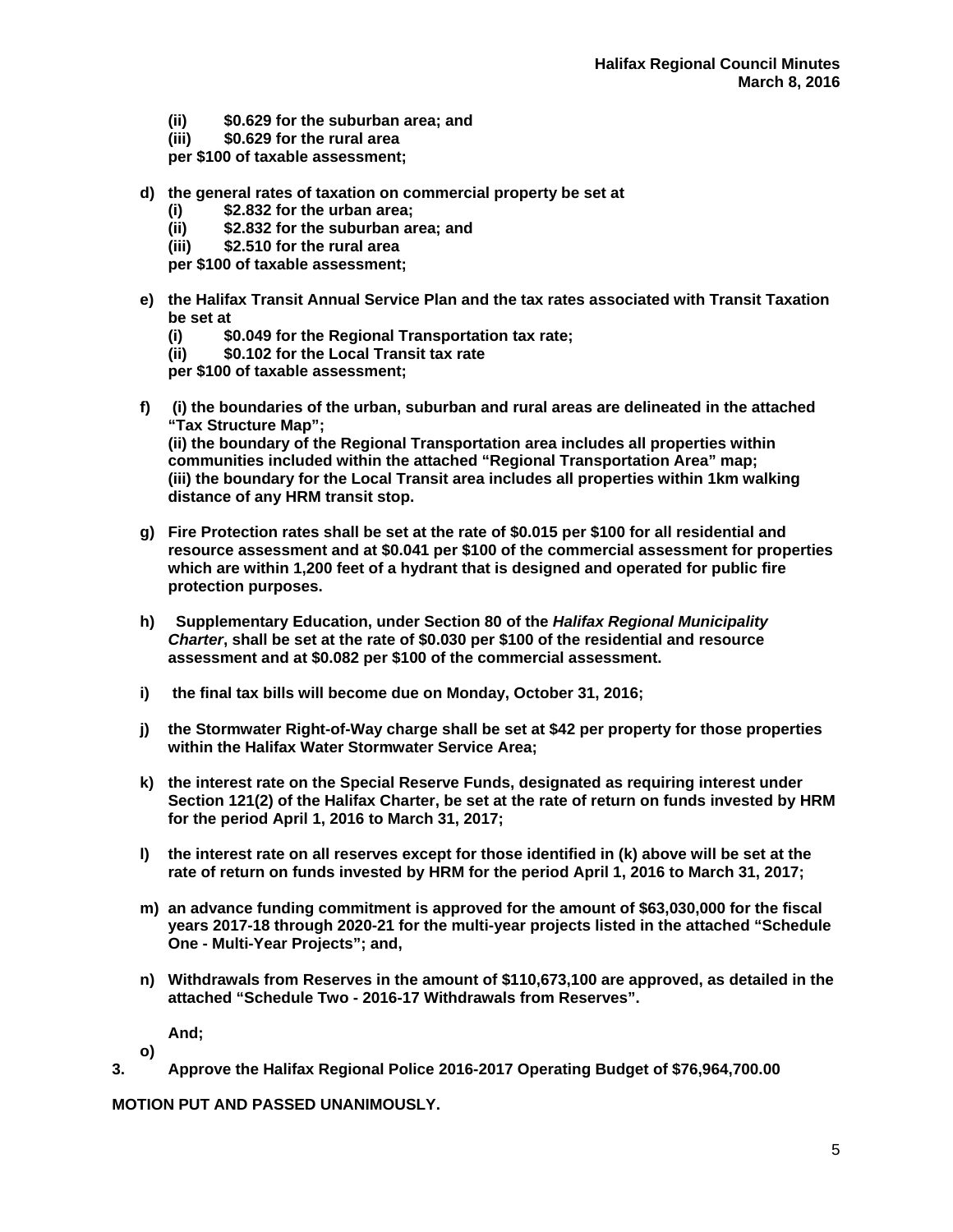- **5. BUSINESS ARISING OUT OF THE MINUTES NONE**
- **6. CALL FOR DECLARATION OF CONFLICT OF INTERESTS NONE**
- **7. MOTIONS OF RECONSIDERATION NONE**
- **8. MOTIONS OF RESCISSION NONE**
- **9. CONSIDERATION OF DEFERRED BUSINESS**

# **9.1 Rural Benchmarks & Service Levels (Presentation)**

The following was before Council:

- A staff information report dated January 26, 2016
- A staff presentation entitled, Rural Benchmarks & Service Levels dated March 8, 2016

Mr. Chris Bryant provided the presentation in regard to establishing benchmarks and researching service levels, competitiveness and taxation in the agricultural and rural shore areas of HRM in comparison to other rural and coastal agricultural counties in Nova Scotia. This matter was initiated by motion of the Community Planning and Economic Development Standing Committee at the December 12, 2013 meeting. The Committee received an information report and presentation on January 21, 2016. At that meeting, the Committee passed a motion with four recommendations, one of which was to forward the information report to Council for a staff presentation.

Mr. Bryant reviewed the three other recommendations as follows and provided an update on their status:

 Request a staff report identifying implementation and cost implications to develop a Halifax Rural Index, including possible participation by Halifax Partnership and in coordination with the Planning and Development Rural team.

Mr. Bryant advised that staff were currently holding discussions with Union of Nova Scotia Municipalities (UNSM), Department of Municipal Affairs, and Halifax Partnership.

> Engage neighboring municipalities, UNSM and the Province in identifying standards and measures that could be included in the index.

Mr. Bryant noted that St. Mary's University is working on this initiative with UNSM and the Department of Municipal Affairs and have extended an offer for HRM to join them. He also noted that the Municipality has carried out some discussion with East Hants in this regard.

> Request a staff report on the formation of a rural action committee to consult with residents in rural communities that would include HRM and neighbouring councillors, neighbouring municipal staff and representatives of rural areas.

Mr. Bryant indicated that he and staff from Planning and Development were working on this recommendation.

# **9.2 Leaf Collection Program**

The following was before Council:

A staff recommendation report dated January 29, 2016.

Councillor Mosher advised that with the budget now passed, there is no need to approve the staff recommendation in the report. She advised that she would follow up and speak with staff directly.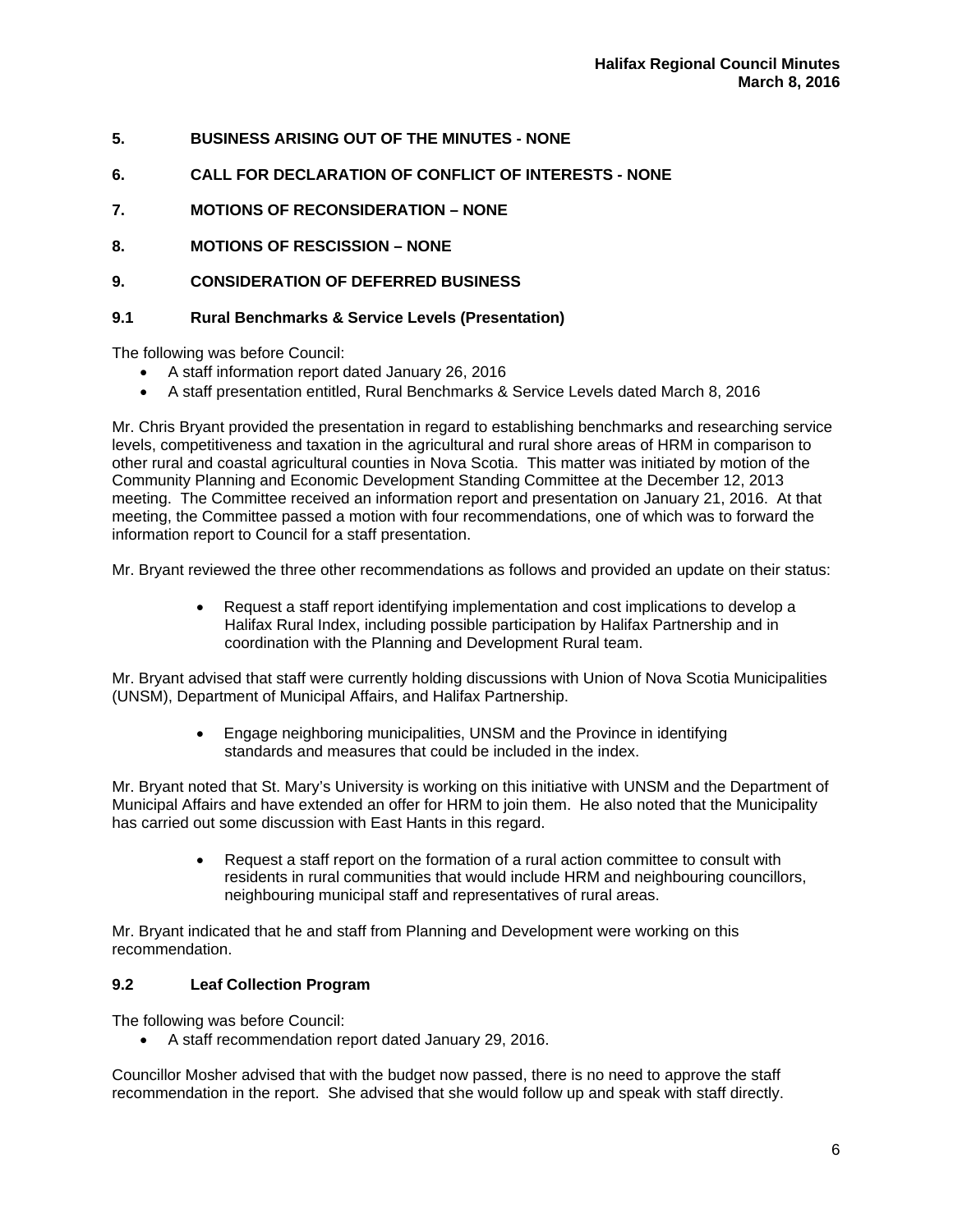# **10. NOTICES OF TABLED MATTERS – NONE**

# **11. HERITAGE HEARING**

# **11.1 Case H00413 – Request to Register 2263 Brunswick Street, Halifax as Municipal Heritage Property**

This was dealt with earlier in the meeting. See page 2.

# **12. CORRESPONDENCE, PETITIONS & DELEGATIONS**

# **12.1 Correspondence**

The Clerk noted that correspondence was received for items: 11.1, 14.1.4, 14.1.6, 14.2.1, 16.3.1, and 16.4.2. This correspondence was circulated to Council.

For a detailed list of correspondence received refer to the specific agenda item.

# **12.1.1 Fly-Past Request – Deadman's Island Remembrance Event**

The following was before Council:

 Correspondence dated February 18, 2016 from D.S. Deese, Lieutenant Commander (U.S. Navy), Senior Base Chaplain

MOVED by Mosher, seconded by Councillor Adams

**That Halifax Regional Council grant permission for a CH-124 Sea King or CH-148 Cyclone to perform a fly-past at levels as low as 500 feet over Deadman's Island Park, Halifax on Monday, May 30, 2016 at 11:15 a.m. in conjunction with the Deadman's Island Remembrance Event** 

# **MOTION PUT AND PASSED UNANIMOUSLY.**

Not Present: Councillor Johns

- **12.2 Petitions None**
- **13. INFORMATION ITEMS BROUGHT FORWARD NONE**
- **14. REPORTS**
- **14.1 CHIEF ADMINISTRATIVE OFFICER**
- **14.1.1 Award Sole Source Service Agreement for Field Monitors Mainland Commons and Burnside All Weather Fields**

The following was before Council:

A staff recommendation report dated February 18, 2016.

MOVED by Councillor Mancini, seconded by Councillor McCluskey

**That Halifax Regional Council, in accordance with Administrative Order 35, Section 8(11A) sub-section (k) (attached as Appendix A), award a Sole Source contract to Soccer Nova Scotia for Field Monitors at Mainland Common and Burnside All Weather Fields in the amount of \$123,647 (net HST included).**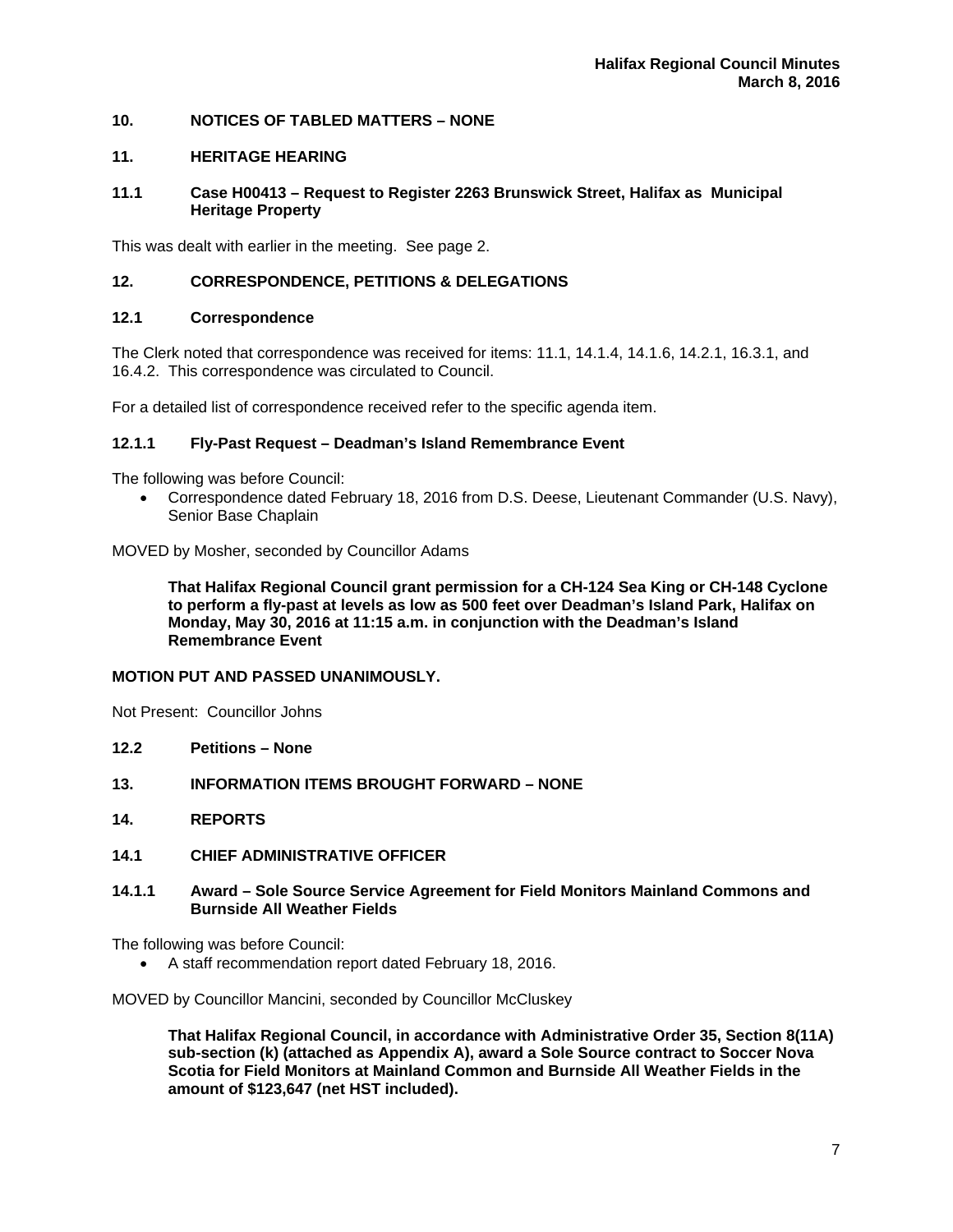# **MOTION PUT AND PASSED UNANIMOUSLY.**

Not present: Councillor Johns

# **14.1.2 Proposed Amendments to Administrative Order 29, Respecting HRM Civic Address Policies – Case CA0101 – Street Naming from November 1 to December 31, 2015**

The following was before Council:

A staff recommendation report dated February 3, 2016.

MOVED by Councillor Hendsbee, seconded by Deputy Mayor Whitman

**THAT Halifax Regional Council adopt the proposed amendments to Administrative Order 29 Respecting HRM Civic Addressing Policies as set out in Attachment A of the staff report dated February 3, 2016 in order to approve the naming of four private lanes, four public streets and the renaming of two public streets as identified in Attachment B and Maps 1-10 inclusive of the staff report dated February 3, 2016.** 

#### **MOTION PUT AND PASSED UNANIMOUSLY.**

Not present: Brad Johns

#### **14.1.3 First Reading Proposed By-Law B-701, Amendments to By-law B-700, Respecting the Regulation of Business Improvement Districts**

The following was before Council:

A staff recommendation report dated February 12, 2016.

MOVED by Councillor Nicoll, seconded by Councillor Mason

**THAT Halifax Regional Council move first reading of Bylaw B-701, A by-law Amending Bylaw B-700 Respecting the regulation of business improvement districts, as contained in Attachment B the staff report dated February 12, 2016.** 

# **MOTION PUT AND PASSED UNANIMOUSLY.**

Not present: Councillor Johns.

# **14.1.4 Street Traffic Control Annual Pavement Marking (Painting)**

The following was before Council:

- A staff recommendation report dated February 16, 2016.
- Correspondence from Mr. Norm Collins

MOVED by Councillor Craig, seconded by Councillor Nicoll

#### **THAT Halifax Regional Council direct staff to:**

 **1. Where required, perform a fall season re-painting of zebra crosswalks on arterial and major collector roadways outside the downtown core; and 2. Pilot the use of a variety of durable (permanent) pavement marking products in conjunction with capital works and maintenance programs in order to identify products that may prove beneficial to improving the longevity of pavement markings in various applications** 

# **MOTION PUT AND PASSED UNANIMOUSLY.**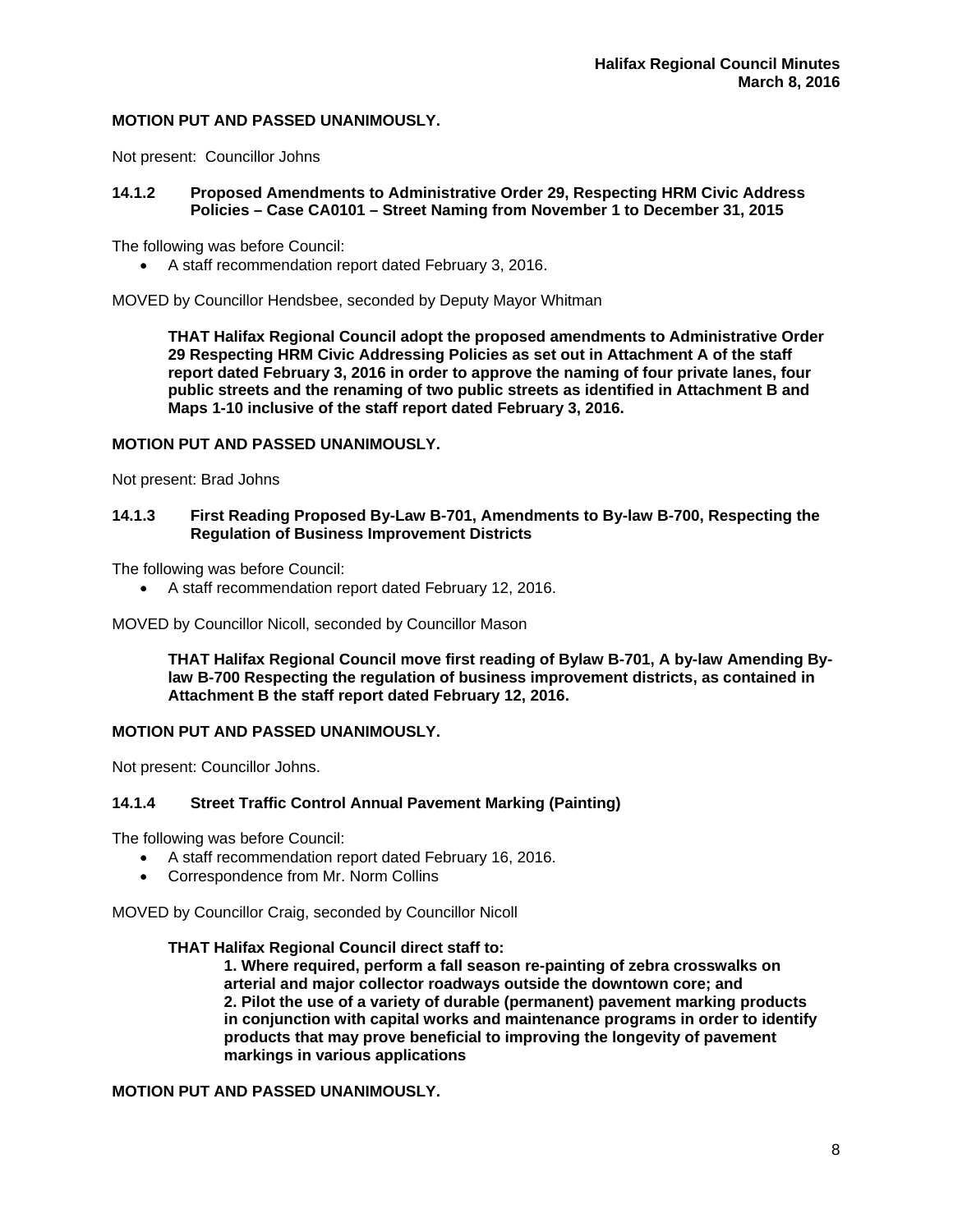# **14.1.5 Proposed Administrative Order SC-82, Respecting closure of a portion of Irving Street, Dartmouth**

The following was before Council:

A staff recommendation report dated February 8, 2016.

MOVED by Councillor Karsten, seconded by Councillor McCluskey

**THAT Halifax Regional Council** 

- **1. Declare the section of Irving Street right of way west of Pleasant Street, Dartmouth, shown as PID 40936882 and PID 40935595 in Attachment "A" of the staff report dated February 8, 2016, surplus to municipal requirements, and categorize as 'Economic Development', as per Administrative Order 50;**
- **2. Set a date for a public hearing to consider adopting the proposed Administrative Order, SC-82 as contained in Attachment B of the staff report dated February 8, 2016, to close that part of Irving Street that is west of Pleasant Street, Dartmouth.**

# **MOTION PUT AND PASSED UNANIMOUSLY.**

Not present: Councillor Mosher

Council recessed at 4:08 p.m.

Council reconvened at 4:21 p.m.

# **14.1.6 Regional Council Compensation Final Report**

The following was before Council:

- A staff recommendation report dated February 17, 2016.
- A revised copy of page 3 of the staff report was submitted.
- Correspondence was submitted from: Pat Shaw; and Helmuth Wiegert

Discussion was held on how the three recommendations in the staff report should be dealt with procedurally, with the Municipal Clerk, the Acting Municipal Solicitor, and the Acting Chief Administrative Officer providing clarification.

MOVED by Councillor Johns, seconded by Councillor Craig

# **THAT Halifax Regional Council**

- **1. Give notice of motion to the proposed amendments to Administrative Order 17, the Council Member Remuneration Administrative Order, as set out in Attachment 3 of the staff report dated February 17, 2016; and**
- **2. Direct staff to request that the Halifax Regional Municipality Pension Plan Office review the recommendations and, if necessary, amend the Halifax Regional Municipality Pension Plan to permit Regional Council to implement recommendations 2.1 and 2.2 of the Halifax Regional Council Compensation Committee Report regarding pensions; and**
- **3. Direct staff to work with the Province to amend the Charter to grant Council broader powers respecting remuneration for Members of Council to permit Regional Council to implement recommendations 3.1 and 3.2 of the Halifax Regional Council Compensation Committee Report regarding transition allowances.**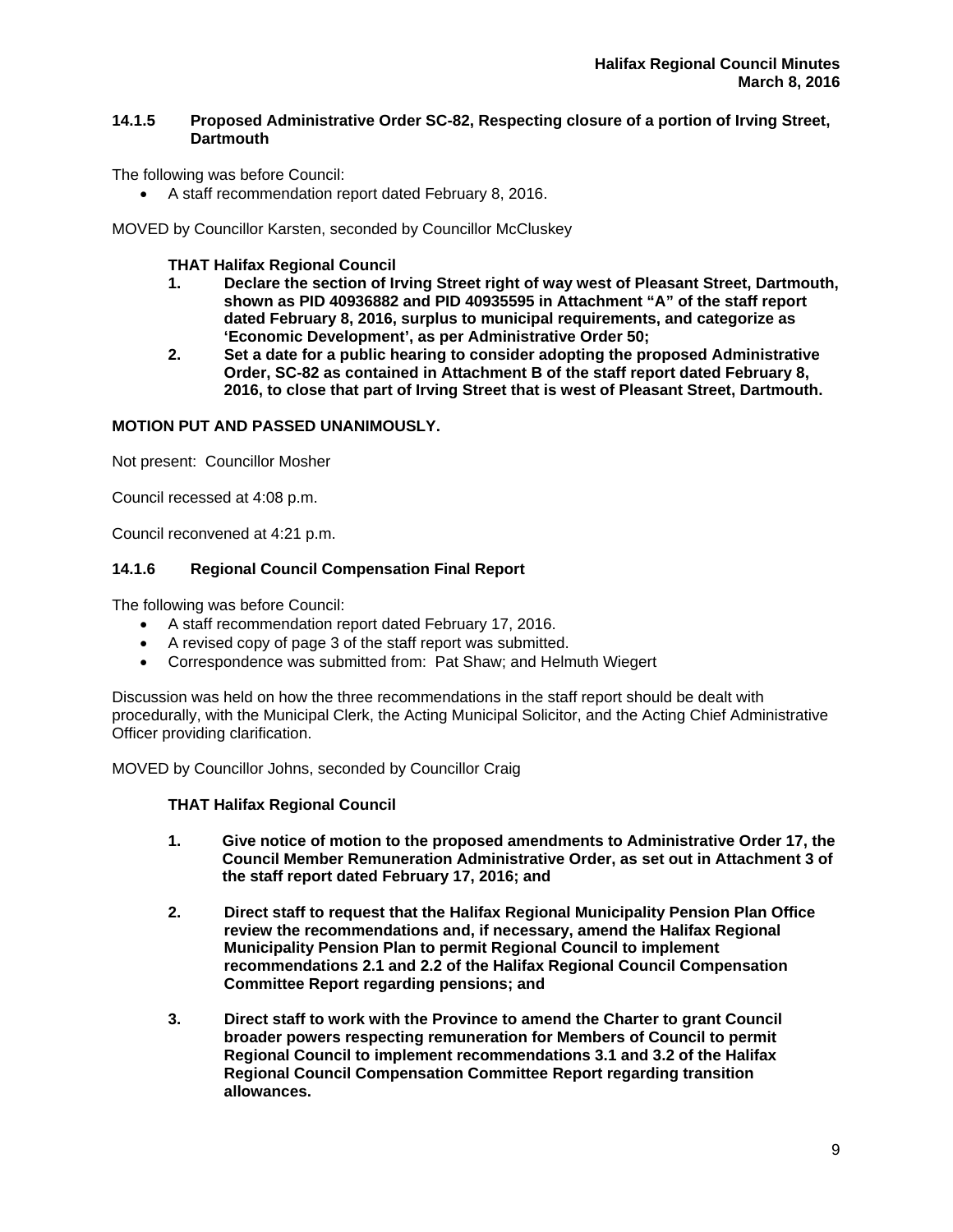MOVED by Councillor Johns that the question be called.

Two-third majority vote required.

# **MOTION PUT AND DEFEATED.**

Council members entered a debate with concerns expressed about the process in carrying out the review of Council compensation, and with the research and analysis and lack of supporting documentation in the report.

Mayor Savage advised that the Committee members who carried out the review were in attendance and could respond to any questions.

Mr. Gerry Walsh, Chair of the Halifax Regional Compensation Committee addressed Council and provided an overview of the Committee's report, elaborating on the formula that was used to calculate compensation; and the public engagement and councillor engagement that was carried out in their information gathering.

Mayor Savage thanked Mr. Walsh for his attendance and advised that Council would take a break for supper, and continue with debate on this matter after the supper break.

Council recessed at 6:19 p.m.

Council reconvened at 7:00 p.m. Councillor Johns was not present.

Councillors resumed discussion of item 14.1.6 - Regional Council Compensation Final Report. Highlights include:

- It may be more appropriate to review compensation once per term, rather than annually;
- The compensation package for elected members of Regional Council should enable people of diverse backgrounds to consider running for municipal office;
- Remuneration for Councillors should reflect the community being served; and
- The relative budgets of the municipalities used for comparison should be considered.

Responding to a suggestion that the matter be referred back to the Halifax Regional Council Compensation Committee, Mr. Larry Munroe, Auditor General noted that the Committee had provided its best professional opinion regarding the level of compensation and he expressed concern that asking the Committee to reconsider their recommendation may undermine their independence. However, Mr. Munroe noted that the Committee had not considered the possibility of no increase in remuneration for the next eight to twelve years, and he would be comfortable asking them to determine whether this consideration would change their recommendation.

MOVED by Councillor Karsten, seconded by Councillor Watts

#### **THAT the motion be amended to revise Appendix B, Section 1 (a) of Attachment 4 of the report dated February 17, 2016 such that "base salary" reflects the average salary of a full time worker in Halifax as identified in the Statistics Canada data, plus thirty-eight percent (38%).**

In the ensuing discussion, members expressed concern that there is a lack of rationale to support the percentage selected for the remuneration formula.

Councillor Nicoll left the meeting at 7:55 p.m.

# **MOTION TO AMEND PUT AND DEFEATED.** (3 in favour, 12 against)

In favour: Mayor Savage, Councillors Karsten and Watts.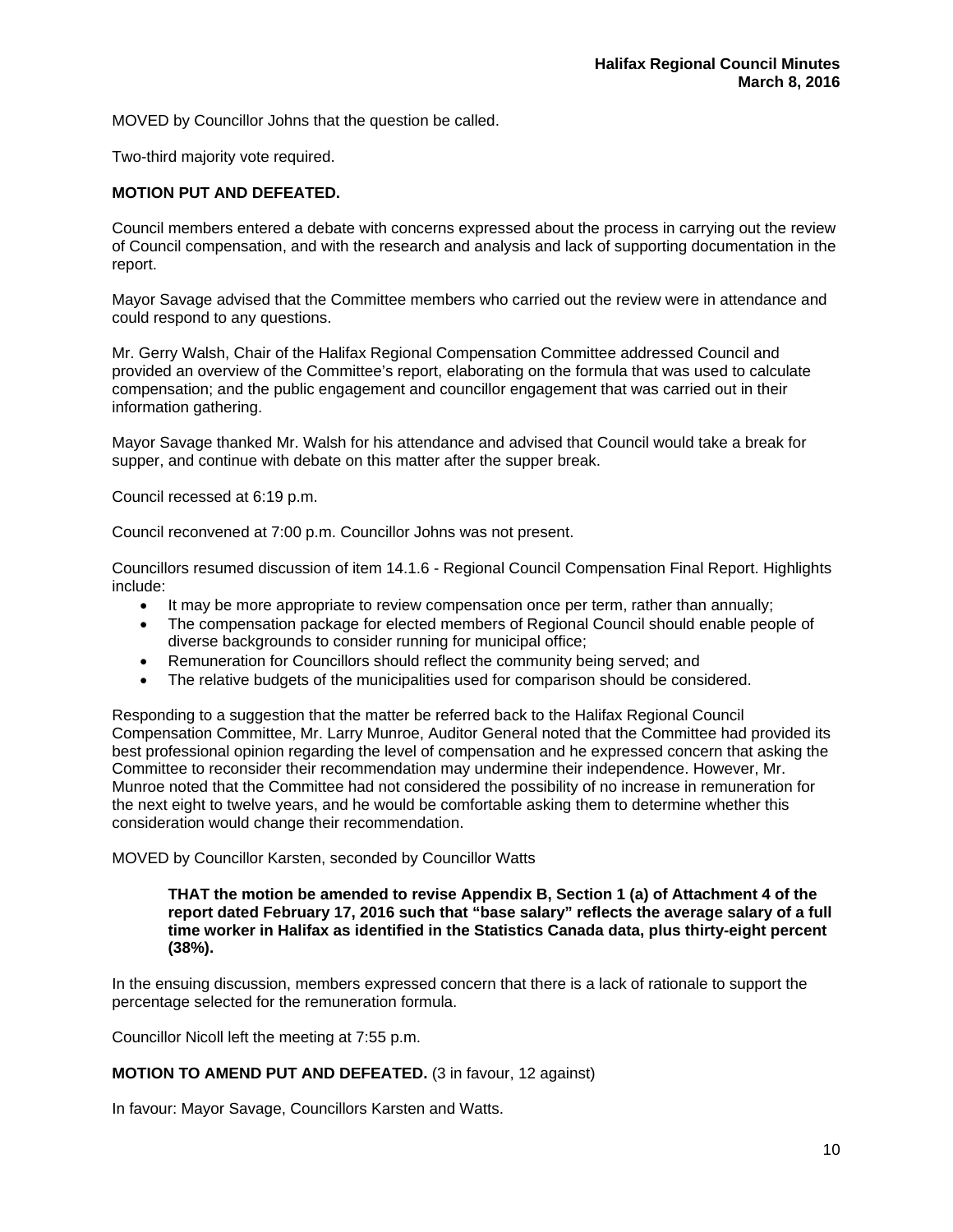Against: Deputy Mayor Whitman, Councillors: Dalrymple, Hendsbee, McCluskey, Mancini, Mason, Mosher, Walker, Adams, Rankin, Craig and Outhit.

Not present: Councillors Nicoll and Johns.

The question was called on the main motion. Regional Council agreed to a request to vote on each part of the motion separately.

**THAT Halifax Regional Council give notice of motion to the proposed amendments to Administrative Order 17, the Council Member Remuneration Administrative Order, as set out in Attachment 3 of the staff report dated February 17, 2016.** 

**MOTION PUT AND DEFEATED.** (7 in favour, 8 against)

In favour: Mayor Savage, Councillors: Dalrymple, Karsten, Mason, Watts, Craig, and Outhit.

Against: Deputy Mayor Whitman, Councillors: Hendsbee, McCluskey, Mancini, Mosher, Walker, Adams, and Rankin.

Not present: Councillors Nicoll and Johns.

**2. Direct staff to request that the Halifax Regional Municipality Pension Plan Office review the recommendations and, if necessary, amend the Halifax Regional Municipality Pension Plan to permit Regional Council to implement recommendations 2.1 and 2.2 of the Halifax Regional Council Compensation Committee Report regarding pensions; and** 

#### **MOTION PUT AND DEFEATED.** (4 in favour, 11 against)

In favour: Mayor Savage, Councillors Dalrymple, McCluskey, and Craig.

Against: Deputy Mayor Whitman, Councillors: Hendsbee, Karsten, Mancini, Mason, Watts, Mosher, Walker, Adams, Rankin, and Outhit.

Not present: Councillors Nicoll and Johns.

**3. Direct staff to work with the Province to amend the** *Charter* **to grant Council broader powers respecting remuneration for Members of Council to permit Regional Council to implement recommendations 3.1 and 3.2 of the Halifax Regional Council Compensation Committee Report regarding transition allowances.** 

**MOTION PUT AND DEFEATED.** (6 in favour, 9 against)

In favour: Mayor Savage, Councillors: Dalrymple, Mason, Watts, Craig, and Outhit.

Against: Deputy Mayor Whitman, Councillors: Hendsbee, Karsten, McCluskey, Mancini, Mosher, Walker, Adams, and Rankin

Not present: Councillors Nicoll and Johns.

Councillor Johns returned to the meeting at 8:00 p.m.

# **14.1.7 Rental Fee Structure for Ice Usage across HRM Owned Ice Surfaces**

The following was before Council:

A staff recommendation report dated February 22, 2016.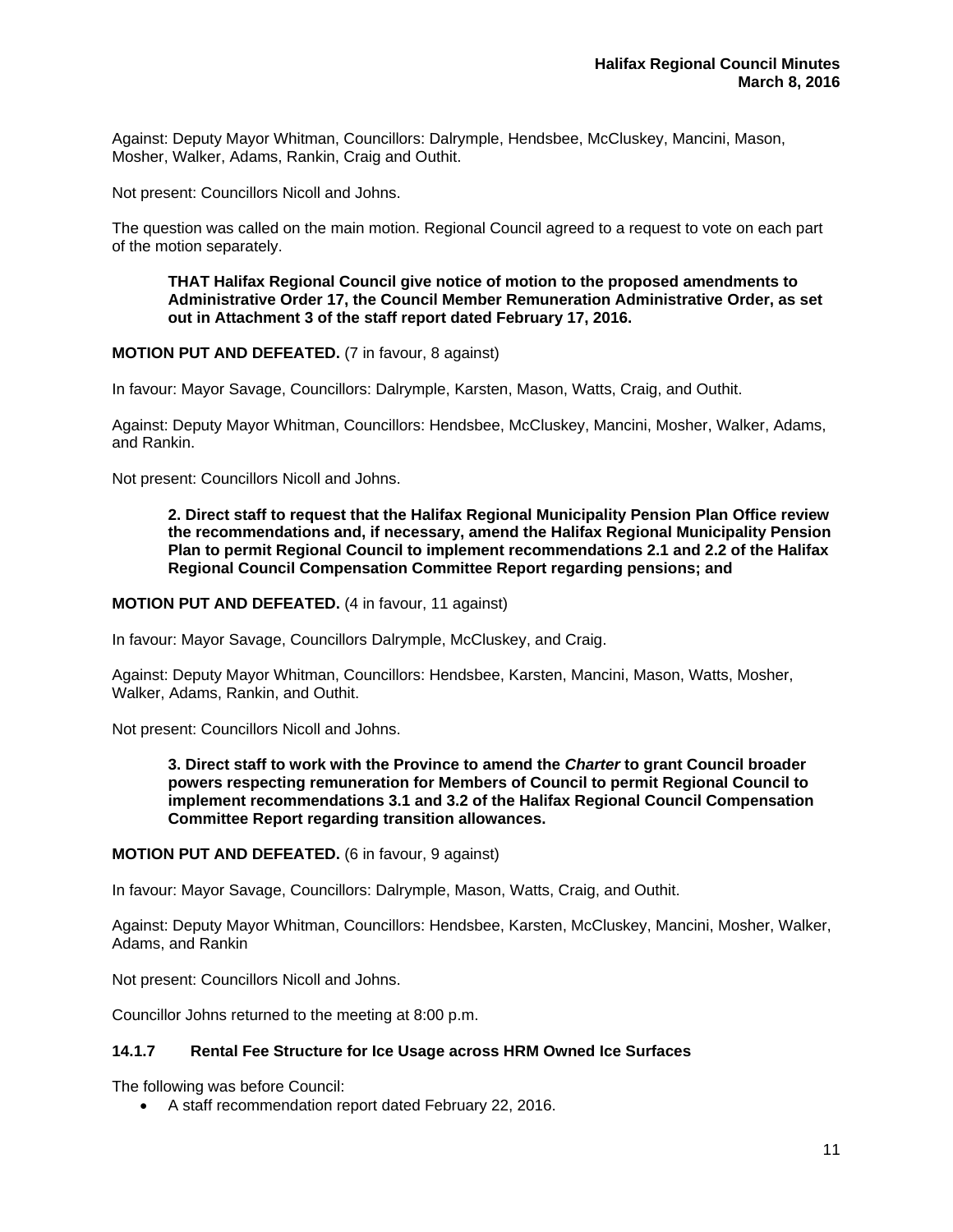# MOVED by Councillor Craig, seconded by Councillor Outhit

# **THAT Halifax Regional Council**

- **1. Direct staff to include a comprehensive review of the arena rental fees as a component of the Recreation Fee Study to be undertaken in the 2016/17 fiscal year and in consideration of the October 2, 2015 Regional Council direction regarding the ongoing Multi-District review process; and**
- **2. Approve the attached Recreation Fee Study Project Charter, with funding as outlined in the Financial Implication Section of the staff report dated February 22, 2016.**

Ms. Denise Schofield, Manager, Program Support Services and Mr. Brad Anguish, Director, Parks and Recreation responded to questions of clarification from Council and noted the following:

- The recommendation is to include the requested report from the June 2, 2015 Regional Council meeting as an element of the more comprehensive Recreation Fee Study that includes consultation with facilities not owned by the municipality.
- The report would consider whether to increase or decrease rates, whether the proposed rate structure would be flat or tiered, and how funds are managed once collected.

In the ensuing discussion, Councillors encouraged staff to consider the type and number of amenities at each facility, balanced against the cost of operating the facility, when developing a fee structure. Councillors also spoke in support of subsidized rates for children and recreational sports.

# **MOTION PUT AND PASSED.** (14 in favour, 2 against)

In favour: Mayor Savage, Deputy Mayor Whitman, Councillors: Dalrymple, Hendsbee, Karsten, McCluskey, Mancini, Mason, Watts, Mosher, Rankin, Johns, Craig and Outhit.

Against: Councillors Walker and Adams.

Not present: Councillor Nicoll

On a point of information, Councillor Rankin suggested that Council may wish to defer some agenda items due to time constraints.

MOVED by Councillor Mason, seconded by Councillor Karsten

- **THAT the following items be deferred to the Regional Council meeting of March 22, 2016: 14.2.1 Proposed Administrative Order 2015-005-GOV, Respecting the Siting of a** 
	- **Telecommunication Antenna Administrative Order Case 18166 Developing a New Telecommunication Tower Protocol**
	- **15.1 MOTIONS Councillor Watts 16.2.1 Legal Advice Boundaries for the Blue Mountain Birch Cove (BMBC) Regional Park –** *Private and Confidential Report*

# **MOTION TO DEFER PUT AND PASSED.**

# **14.1.8 Proposed Amendments to Administrative Order 20, Respecting Fees for Cemetery Services (Supplementary Report)**

The following was before Council:

A staff supplementary recommendation report dated February 28, 2016.

MOVED by Councillor Adams, seconded by Councillor Walker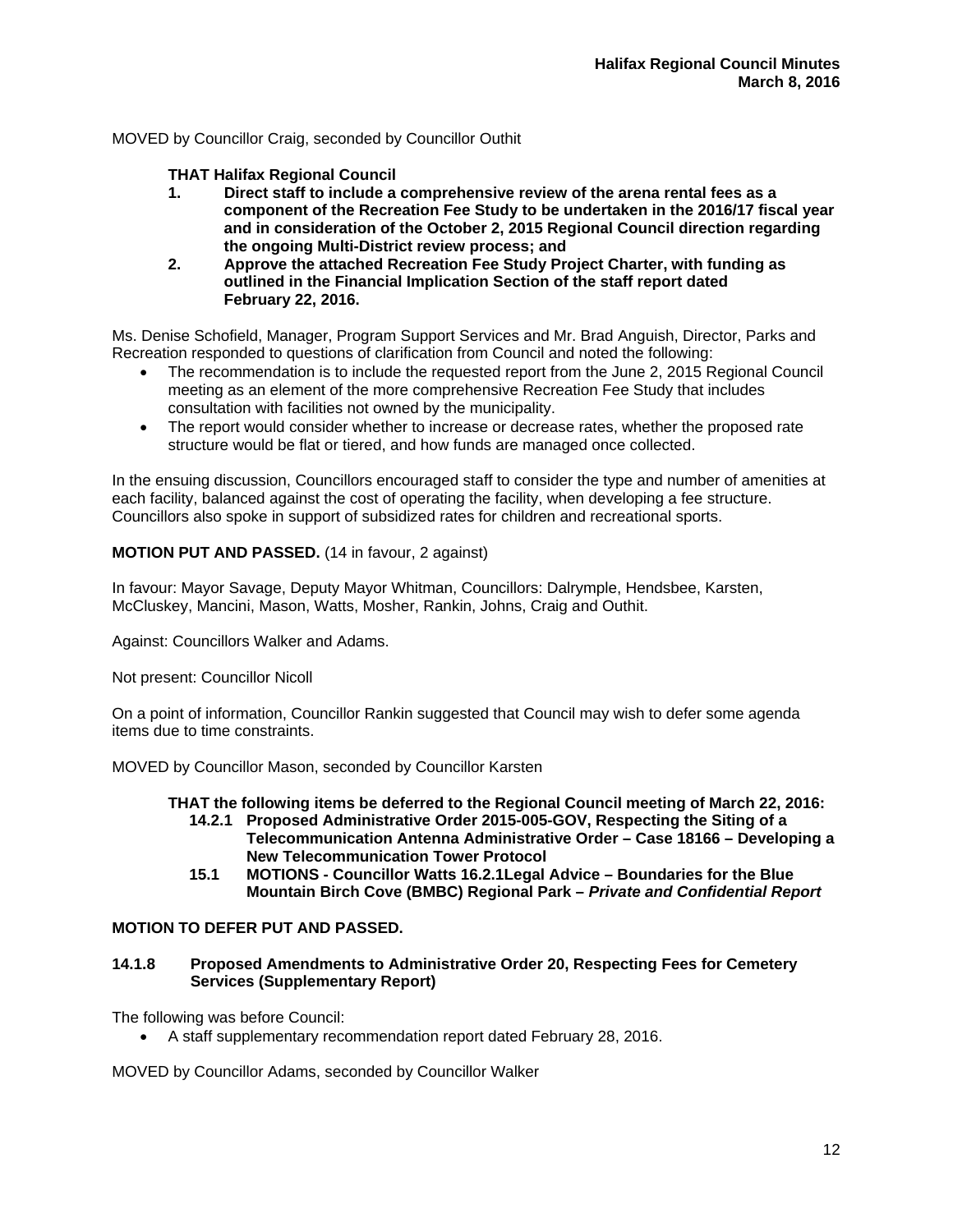**THAT Halifax Regional Council adopt the amendments to Administrative Order Number 20, Respecting Fees for Cemetery Services, as outlined in attachment D of the supplementary staff report dated February 28, 2016.** 

# **MOTION PUT AND PASSED UNANIMOUSLY.**

Not present: Councillor Nicoll

# **14.2 COMMUNITY PLANNING AND ECONOMIC DEVELOPMENT STANDING COMMITTEE**

#### **14.2.1 Proposed Administrative Order 2015-005-GOV, Respecting the Siting of a Telecommunication Antenna Administrative Order – Case 18166 – Developing a New Telecommunication Tower Protocol**

The following was before Council:

- A recommendation report dated February 29, 2016 from the Chair of the Community Planning and Economic Development Standing Committee; attached was a staff recommendation report dated February 3, 2016.
- Correspondence dated March 4, 2016 from Thomas Austin, and March 7, 2016 from Kevin Murphy and R. Doyle Safire

Due to time constraints, this matter was deferred to the March 22, 2016 meeting of Regional Council.

# **14.3 HALIFAX AND WEST COMMUNITY COUNCIL**

#### **14.3.1 Case 18322 – Municipal Planning Strategy & Land Use By-Law Amendment and Development Agreement – 6124 Coburg Road and 1460, 1462, 1470 and 1474 Seymour Street, Halifax**

The following was before Council:

 A recommendation report dated February 22, 2016 from the Chair of Halifax and West Community Council; attached was a staff recommendation report dated February 8, 2016.

MOVED by Councillor Mason, seconded by Councillor Walker

**THAT Halifax Regional Council give First Reading to consider the proposed amendments to the Halifax Municipal Planning Strategy and the Halifax Peninsula Land Use-By-law as set out in Attachments A and B of the staff report dated February 8, 2016 and schedule and joint public hearing with Halifax and West Community Council** 

# **MOTION PUT AND PASSED UNANIMOUSLY.**

Not present: Councillor Nicoll

# **14.3.2 Case 18464 – Municipal Planning Strategy & Land Use By-Law Amendments and Development Agreement, Bright Place, Lady Hammond Road and Normandy Drive, Halifax**

The following was before Council:

 A recommendation report dated February 22, 2016 from the Chair of Halifax and West Community Council; attached was a staff recommendation report dated February 2, 2016.

MOVED by Councillor Watts, seconded by Councillor Walker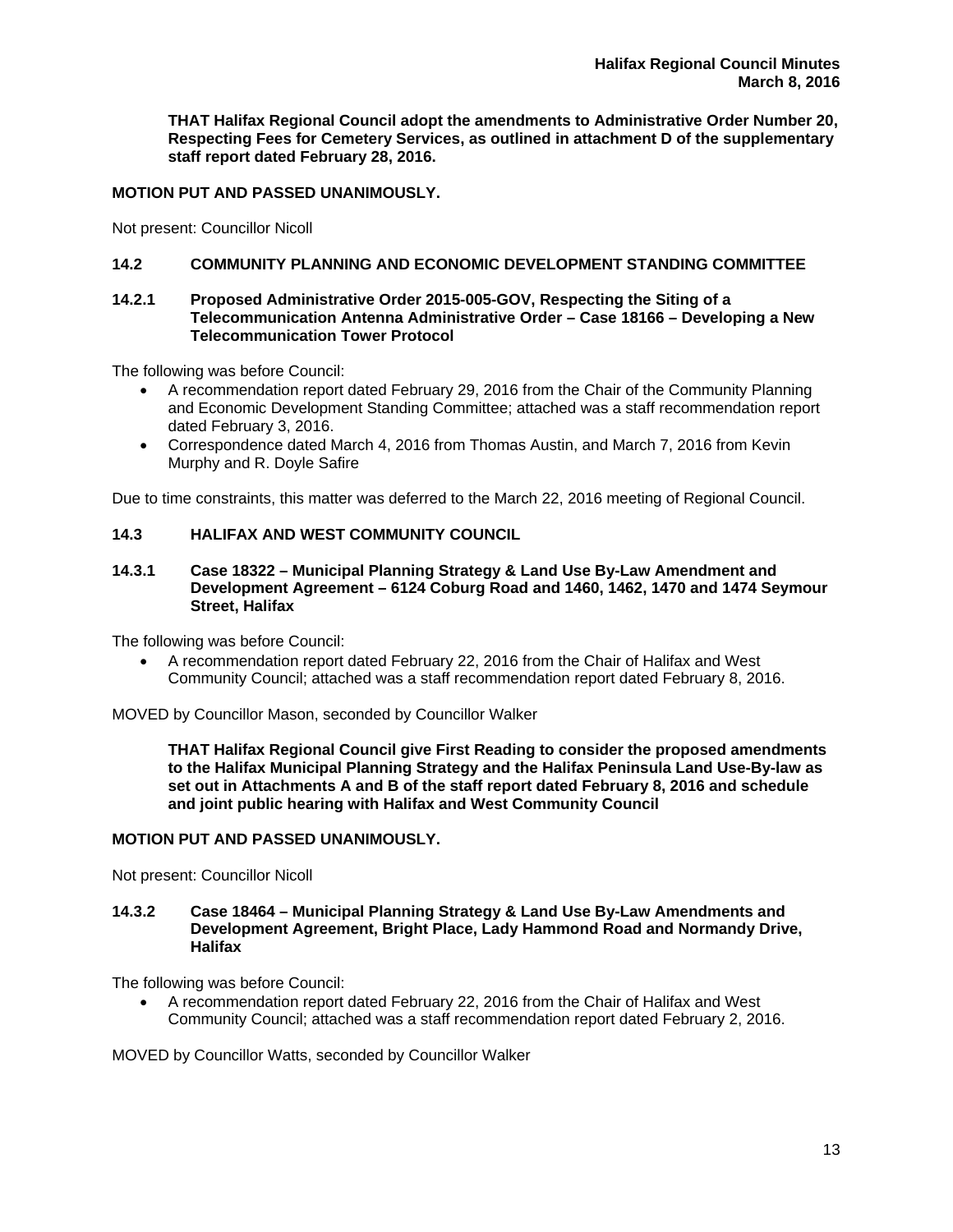**THAT Halifax Regional Council give First Reading to consider the proposed amendments to the Halifax Municipal Planning Strategy (MPS) and Halifax Peninsula Land Use By-Law (LUB) as set out in attachments A and B of the staff report dated February 2, 2016 and schedule a Joint Public Hearing with Halifax and West Community Council.** 

# **MOTION PUT AND PASSED UNANIMOUSLY.**

Not present: Councillors Nicoll and Mosher

# **14.4 GRANTS COMMITTEE**

# **14.4.1 Volunteer Search and Rescue Grants Program – Recommended Awards – Operating – Fiscal Year 2015-16**

The following was before Council:

 A recommendation report dated February 25, 2016 from the Chair of the Grants Committee; attached was a staff recommendation report dated October 27, 2015.

MOVED by Councillor Dalrymple, seconded by Councillor Hendsbee

**THAT Halifax Regional Council approve the award of four (4) operating grants as described in the Discussion section of the attached report dated October 27, 2015 for a combined total of \$116,000.00 from Account C801-8004** 

# **MOTION PUT AND PASSED UNANIMOUSLY.**

Not present: Councillors Nicoll and Mosher.

# **14.4.2 Volunteer Search and Rescue Grants Program – Recommended Awards – Capital Projects – Fiscal Year 2015-16**

The following was before Council:

 A recommendation report dated February 25, 2016 from the Chair of the Grants Committee; attached was a staff recommendation report dated October 27, 2015.

MOVED by Councillor Dalrymple, seconded by Councillor Walker

# **THAT Halifax Regional Council approve:**

- **1. A capital grant in the amount of \$6,500.00 to the Eastern Shore Ground and Search from Account C801-8004;**
- **2. A one-time conditional capital grant of \$15,000.00 to Halifax Ground Search and Rescue from account C801-004.**

# **MOTION PUT AND PASSED UNANIMOUSLY.**

Not present: Councillors Nicoll and Mosher.

# **14.5 SPECIAL EVENTS ADVISORY COMMITTEE**

# **14.5.1 2018 Special Olympic Canada National Summer Games – Host Fee Request**

The following was before Council:

 A recommendation report dated February 24, 2016 from the Chair of the Special Events Advisory Committee; attached was a staff recommendation report dated February 18, 2016.

MOVED by Councillor Craig, seconded by Councillor McCluskey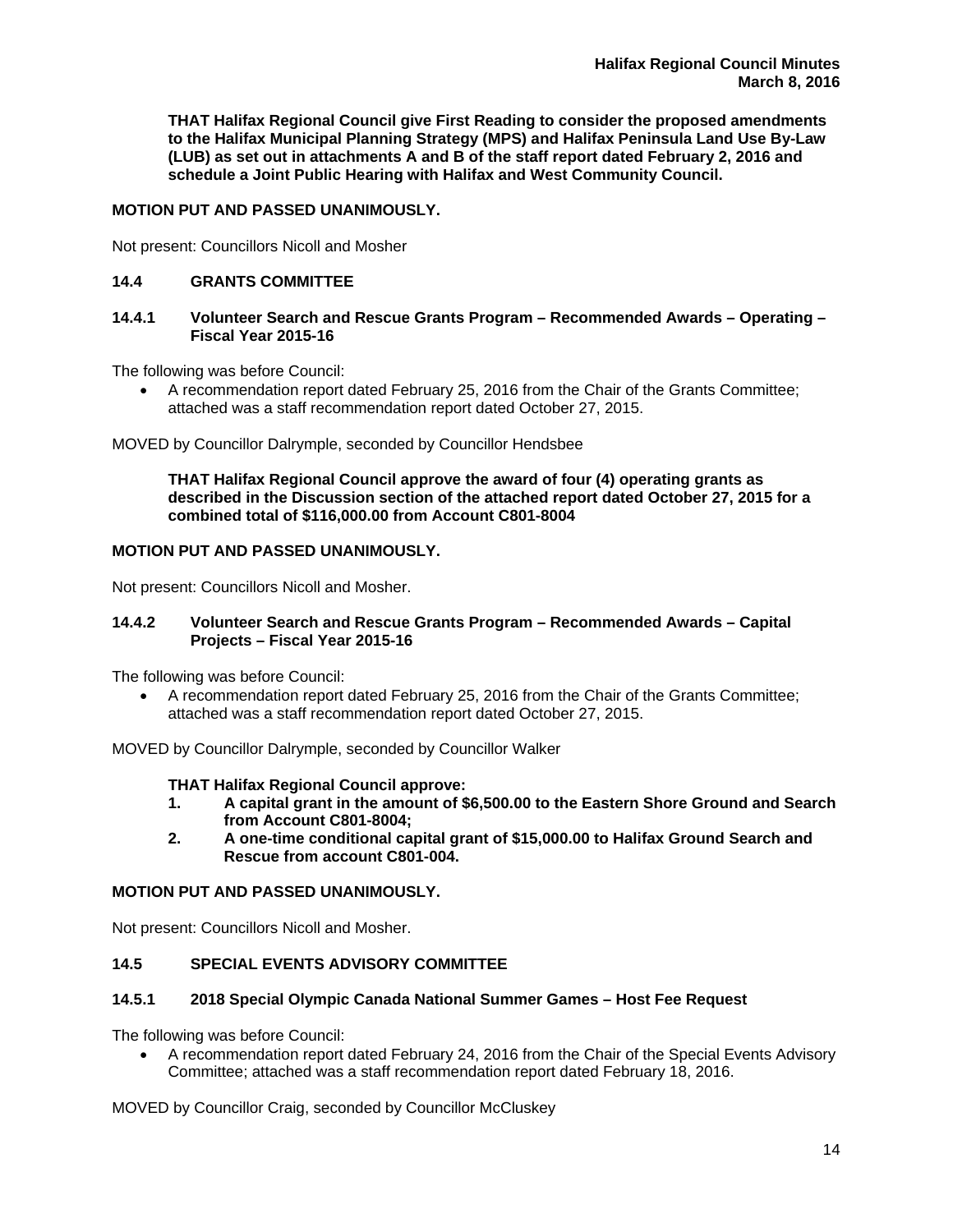**THAT Halifax Regional Council:** 

- **1. Approve an event grant in the amount of \$89,000.00 from the 2016/17 Marketing Levy Special Events Reserve Q315, pending budget approval, to fund the bid for the 2018 Special Olympics Canada National Summer Games, conditional on HRM securing the event and securing no less than equal funding of the Municipal host fee from the Province of Nova Scotia; and**
- **2. Authorize the Mayor to provide a letter of commitment outlining the financial support to the local host committee for inclusion in the bid for Special Olympics Canada National Summer Games (Attachment 2 of the staff report dated February 18, 2016).**

Councillor Craig spoke to the rationale for the Special Events Advisory Committee's recommendation to reduce the event grant from the level identified by staff. He noted that the Committee is mandated to consider seasonality and room nights, which do not support an event grant request of \$300,000. Councillor Craig noted further that Regional Council may choose to amend the grant amount.

MOVED by Councillor Watts, seconded by Councillor Mancini

# **THAT the motion be amended to increase the event grant to \$300,000.**

The Mayor stepped down from the Chair to speak to the amendment. Deputy Mayor Whitman assumed the Chair.

Mayor Savage indicated that he would not be in favour of the amendment because if the event does not come to Halifax Regional Municipality, it would go to Antigonish instead, which has excellent facilities and has hosted the event in previous years.

Mayor Savage resumed the Chair at 8:40 p.m.

Councillor Watts withdrew the amendment with the consent of Regional Council.

# **MAIN MOTION PUT AND PASSED UNANIMOUSLY.**

Councillor Mancini declared that he had intended to vote in favour of the motion related to item 14.5.1 and Council agreed to note his vote as such.

Not present: Councillors Nicoll and Mosher

# **15. MOTIONS**

# **15.1 Councillor Watts**

Due to time constraints, this matter was deferred to the March 22, 2016 meeting of Regional Council.

# **16. IN CAMERA (IN PRIVATE)**

# **16.1 Personnel Matter**

Council agreed to consider item 16.1.2 as the next item of business.

# **16.1.2 Citizen Appointment to Community Design Advisory Committee– Private and Confidential Report**

The following was before Council:

 A private and confidential recommendation report dated February 27, 2016 from the Chair of The Community Planning and Economic Development Standing Committee.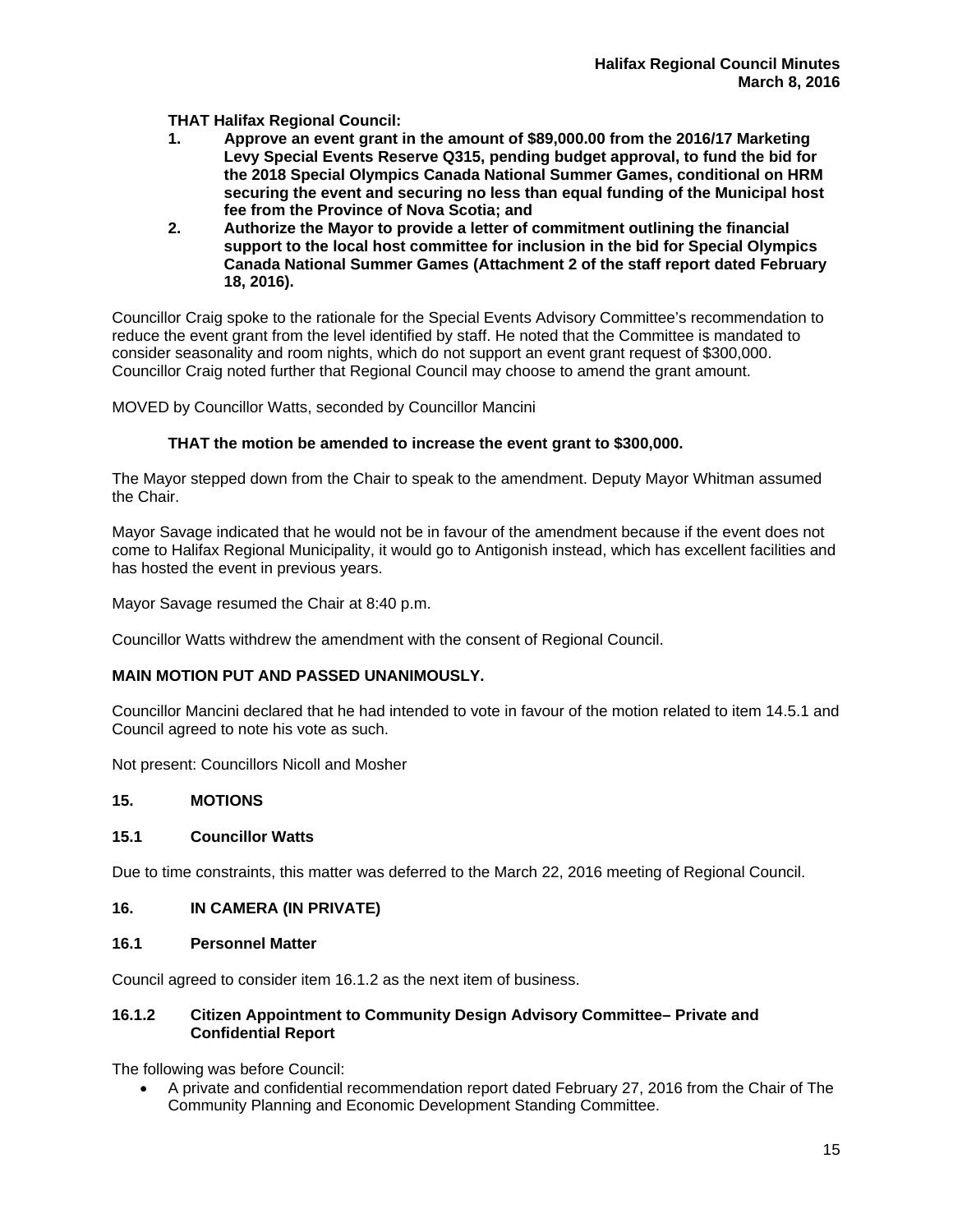MOVED by Councillor Mason, seconded by Councillor Outhit

**THAT Halifax Regional Council:** 

- **1. Approve the appointments to the Community Design Advisory Committee as set out in the Discussion Section of the March 8, 2016 private and confidential staff report from the Community Planning & Economic Development Standing Committee.**
- **2. Release the names of the appointments to the Community Design Advisory Committee following Council's decision and notification of the successful candidate.**

# **MOTION PUT AND PASSED UNANIMOUSLY.**

Not present: Councillor Nicoll

MOVED by Councillor McCluskey, seconded by Councillor Rankin

**THAT Halifax Regional Council convene to an In Camera (In Private) session to address items: 16.1.1, 16.3.1, 16.3.2, 16.3.3, 16.4.1, 16.4.2, 16.4.3, and 16.5.1.** 

# **MOTION PUT AND PASSED.**

Council recessed at 8:46 p.m. to move In Camera (In Private) and reconvened to public session at 10:09 p.m. Councillors Rankin and Mosher left the meeting.

# **16.1.1 Citizen Appointment to Design Review Committee – Private and Confidential Report**

This matter was considered In Camera (In Private) and ratified in public session as follows:

MOVED by Councillor Mason, seconded by Councillor Walker

# **THAT Halifax Regional Council:**

- **1. Approve the appointments to the Design Review Committee as set out in the Discussion Section of the March 8, 2016 private and confidential staff report from the Executive Standing Committee, as amended during the In Camera session on March 8, 2016.**
- **2. Release the names of the appointments to the Design Review Committee following Council's decision and notification of the successful candidate.**

# **MOTION PUT AND PASSED UNANIMOUSLY.**

Not present: Councillors Nicoll, Mosher and Rankin

# **16.1.2 Citizen Appointment to Community Design Advisory Committee– Private and Confidential Report**

This matter was dealt with earlier in the meeting. See pages 15-16 for details.

# **16.2 Legal Advice**

# **16.2.1 Legal Advice – Boundaries for the Blue Mountain Birch Cove (BMBC) Regional Park** *– Private and Confidential Report*

The following was before Council:

 A private and confidential staff recommendation report dated February 16, 2016, with revised page 2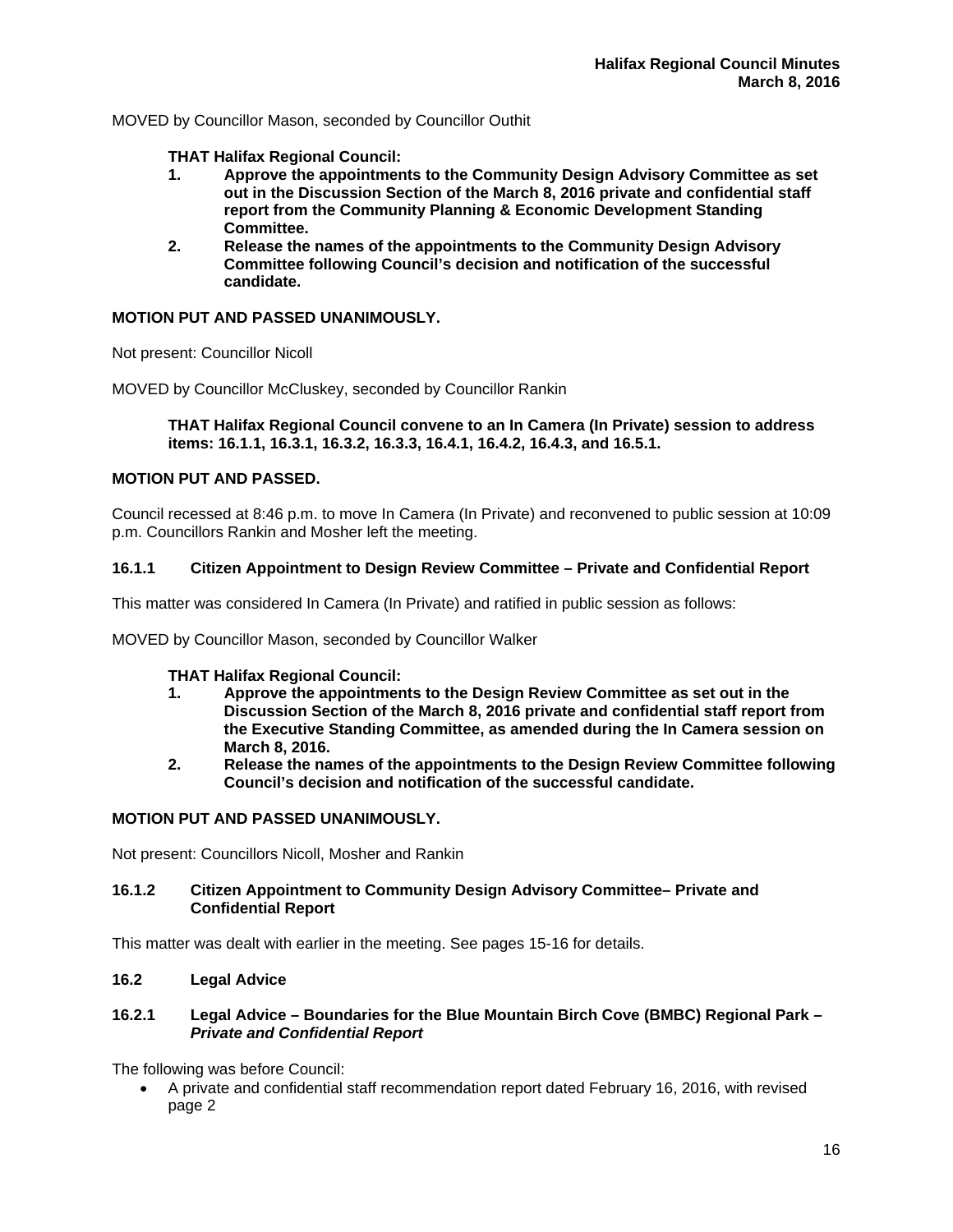Due to time constraints, this matter was deferred to the March 22, 2016 meeting of Regional Council.

# **16.3 Property Matter**

# **16.3.1 Industrial Lot Inventory Repurchase – Private and Confidential Report**

This matter was considered In Camera (In Private) and ratified in public session as follows:

MOVED by Councillor Walker, seconded by Councillor Karsten

- **1. That the development timelines be extended, conditional upon the purchaser agreeing to a payment as an alternative to the Buy-Back as outlined in the closed session report dated February 1, 2016 for the extended period of two years.**
- **2. It is further recommended that this report not be released to the public.**

**MOTION PUT AND PASSED.** (12 in favour, 2 against)

In favour: Mayor Savage, Deputy Mayor Whitman, Councillors: Dalrymple, Hendsbee, Karsten, McCluskey, Mancini, Walker, Adams, Johns, Craig and Outhit

Against: Councillors Mason and Watts

Not present: Councillors Nicoll, Mosher, and Rankin

#### **16.3.2 Councillor Hendsbee – Acquisition of Real Estate– Private and Confidential Report**

This matter was considered In Camera (In Private) and ratified in public session as follows:

MOVED by Councillor Hendsbee, seconded by Councillor Whitman

**THAT Halifax Regional Council request staff to investigate the acquisition of significant real estate that would contribute to the fulfillment of several municipal projects as outlined in the private and confidential Councillor Request for Consideration form dated March 8, 2016, and any other parcels that may be associated with this offering.** 

# **MOTION PUT AND PASSED UNANIMOUSLY.**

Not present: Councillors Nicoll, Mosher, and Rankin

# **16.3.3 Councillor Johns – Acquisition of Real Estate – Private and Confidential Report**

This matter was considered In Camera (In Private) and ratified in public session as follows:

MOVED by Councillor Johns, seconded by Councillor Hendsbee

**THAT Halifax Regional Council request a staff report to investigate the acquisition of lands as outlined in the private and confidential Councillor Request for Consideration form dated March 8, 2016.** 

# **MOTION PUT AND PASSED UNANIMOUSLY.**

Councillor Mancini declared that he had intended to vote in favour of the motion related to item 16.3.3 and Council agreed to note his vote as such.

Not present: Councillors Nicoll, Mosher, and Rankin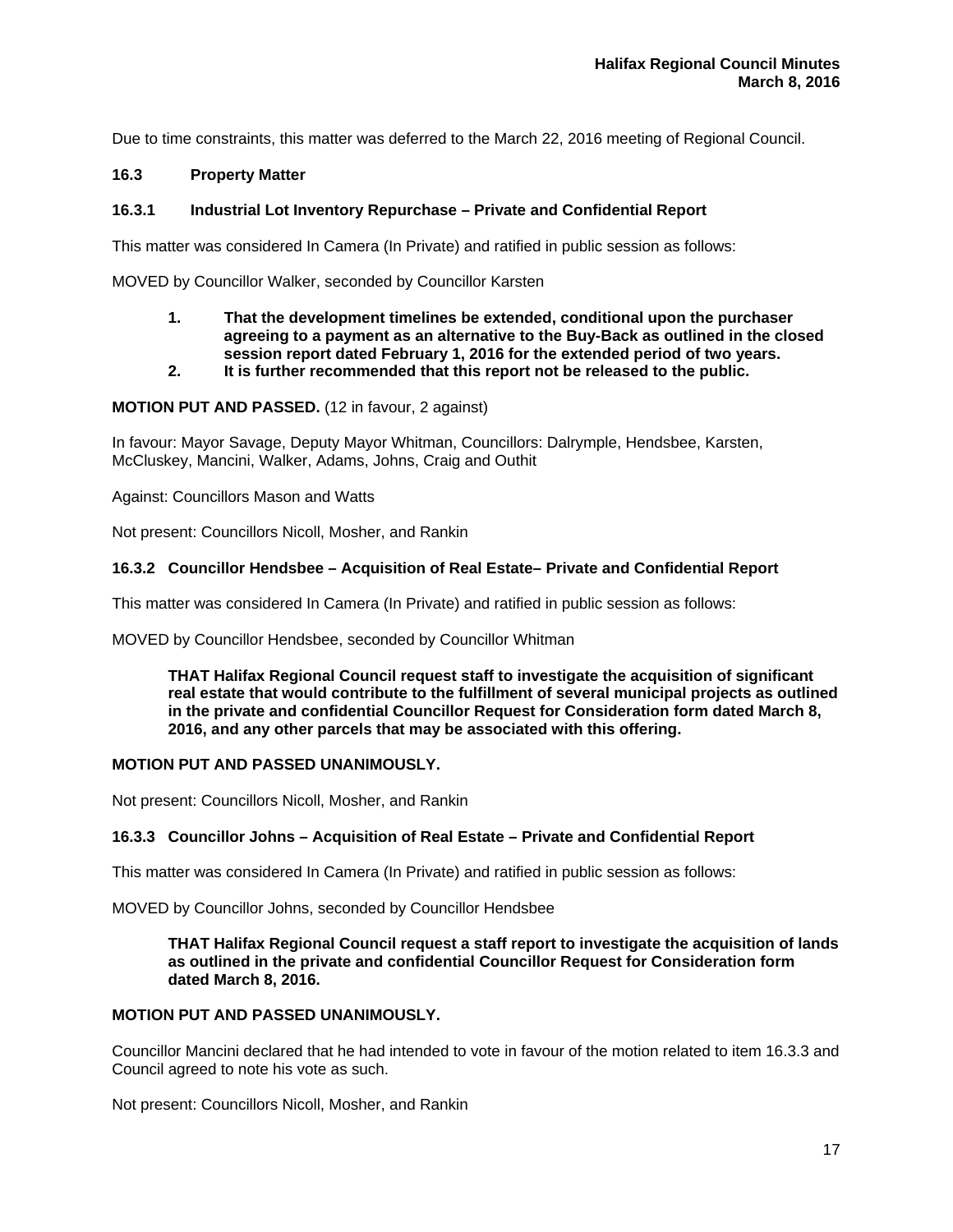# **16.4 CONTRACT NEGOTIATIONS**

#### **16.4.1 Settlement Report – Halifax Transit – Private and Confidential Report**

This matter was considered In Camera (In Private) and ratified in public session as follows:

MOVED by Deputy Mayor Whitman, seconded by Councillor Mason

**THAT Halifax Regional Council approve the settlement negotiated between Halifax Transit and New Flyer Industries. It is further recommended that the terms of the settlement and the private and confidential staff report dated February 24, 2016 not be released to the public as the terms of settlement are confidential.** 

#### **MOTION PUT AND PASSED UNANIMOUSLY.**

Not present: Councillors Nicoll, Mosher, and Rankin

#### **16.4.2 Memorandum of Agreement with the Province of Nova Scotia – Halifax Convention Center –** *Private and Confidential Report*

This matter was considered In Camera (In Private) and ratified in public session separately as follows:

MOVED by Deputy Mayor Whitman, seconded by Councillor McCluskey

#### **THAT Halifax Regional Council:**

**1. Authorize the Mayor and Clerk to amend the existing Halifax Convention Centre (HCC) Memorandum of Agreement with the Province and Halifax Regional Municipality as outlined in the private and confidential staff report dated February 29, 2016;** 

**MOTION PUT AND PASSED.** (12 in favour, 2 against)

In favour: Mayor Savage, Deputy Mayor Whitman, Councillors: Dalrymple, Hendsbee, Karsten, McCluskey, Mancini, Walker, Adams, Johns, Craig and Outhit

Against: Councillors Mason and Watts

Not present: Councillors Nicoll, Mosher, and Rankin

MOVED by Deputy Mayor Whitman, seconded by Councillor McCluskey

# **THAT Halifax Regional Council:**

- **2. Authorize staff to notify the Province before the deadline, as outlined in the private and confidential staff report dated February 29, 2016;**
- **3. Direct staff to return to a subsequent meeting of Regional Council as outlined in the private and confidential staff report dated February 29, 2016; and**
- **4. Not release the private and confidential staff report dated February 29, 2016 until the terms and conditions outlined in the report have been met.**

# **MOTION PUT AND PASSED UNANIMOUSLY.**

Not present: Councillors Nicoll, Mosher, and Rankin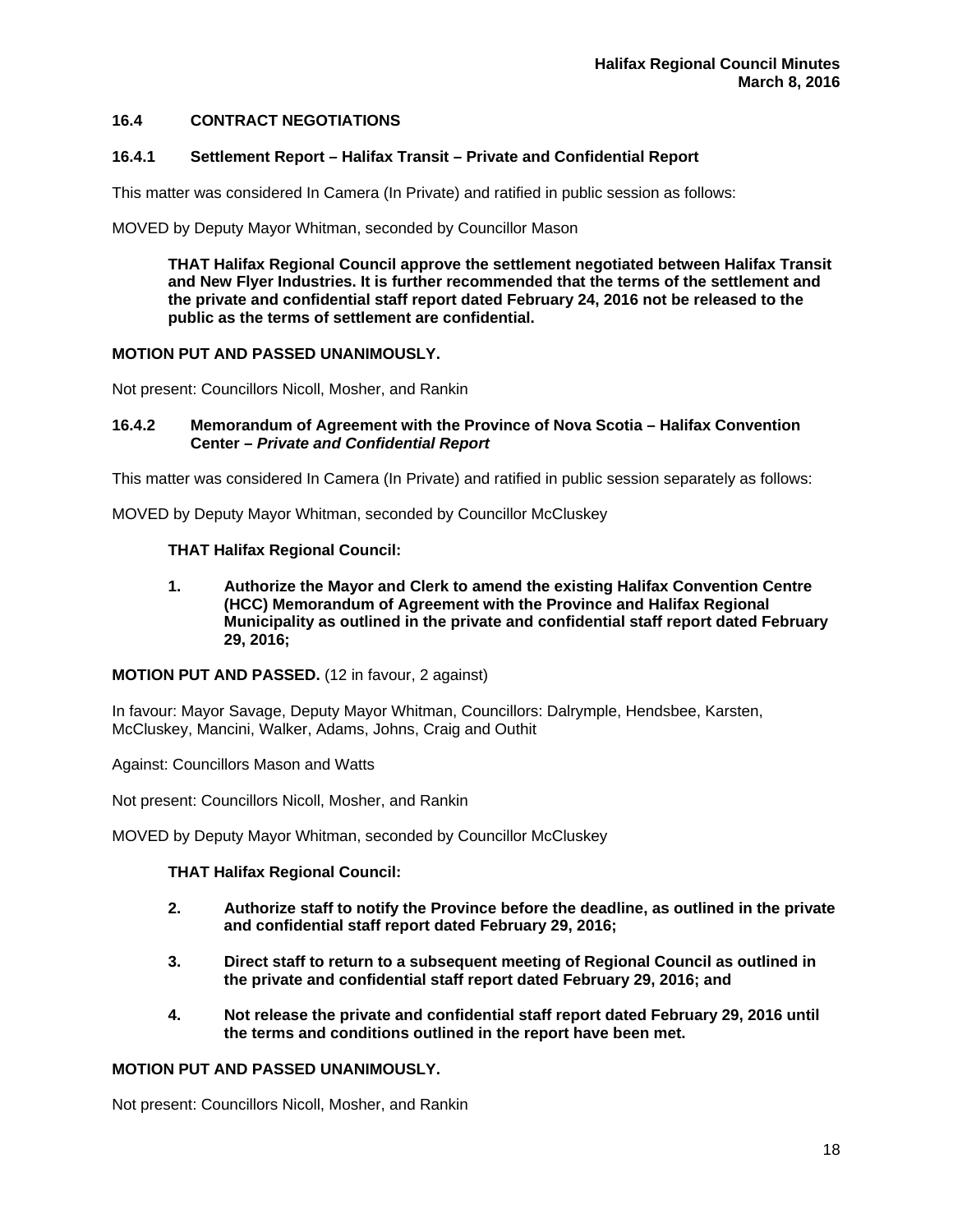# **16.4.3 Approval of Agreement – Contractual Matter – Elections** *– Private and Confidential Report*

This matter was considered In Camera (In Private) and ratified in public session as follows:

MOVED by Councillor Karsten, seconded by Councillor McCluskey

**THAT Halifax Regional Council authorize the Chief Administrative Officer to execute a Consent to Assignment, approving the Assignment Agreement executed by Intelivote Systems Inc. (ISI), and Scytl Canada for the provision of E-voting Services, for the 2016 Municipal Election, and any special elections or plebiscites to April 17, 2020. It is further recommended that the private and confidential report dated March 3, 2016 not be released to the public.** 

# **MOTION PUT AND PASSED UNANIMOUSLY.**

Not present: Councillors Nicoll, Mosher, and Rankin

# **16.5 LABOUR RELATIONS**

# **16.5.1 International Association of Firefighters Collective Agreement –** *Private and Confidential Report*

This matter was considered In Camera (In Private) and ratified in public session as follows:

MOVED by Councillor Hendsbee, seconded by Deputy Mayor Whitman

**THAT Halifax Regional Council ratify the collective agreement attached as Appendix A to the private and confidential staff report dated March 8, 2016 with an effective date of February 26, 2016 and authorize the Mayor and Clerk to execute the collective agreement on behalf of the Municipality.**

**It is further recommended that the private and confidential report dated March 8, 2016 not be released to the public.** 

# **MOTION PUT AND PASSED UNANIMOUSLY.**

Not present: Councillors Nicoll, Mosher, and Rankin

# **17. ADDED ITEMS**

# **17.1 Ratification of Motion of Committee of the Whole – Full Review of Final Budget – Proposed 2016/2017 Capital and Operating Budget**

This matter was dealt with earlier in the meeting. See pages 4-5 for details.

# **18. NOTICES OF MOTION**

# **18.1 Councillor Karsten**

**"**TAKE NOTICE that, at the next meeting of Halifax Regional Council to be held on March 22, 2016, I propose to: move First Reading of proposed By-law T-705, which proposes amendments to By-law T-700, Respecting the Tax Deferral By-law; and introduce proposed amendments to Administrative Order 10 Respecting Partial Tax Exemption for Residential Taxation the purpose of which is to change the Low-Income Tax Exemption program application deadline to December 31, streamline process between HRM